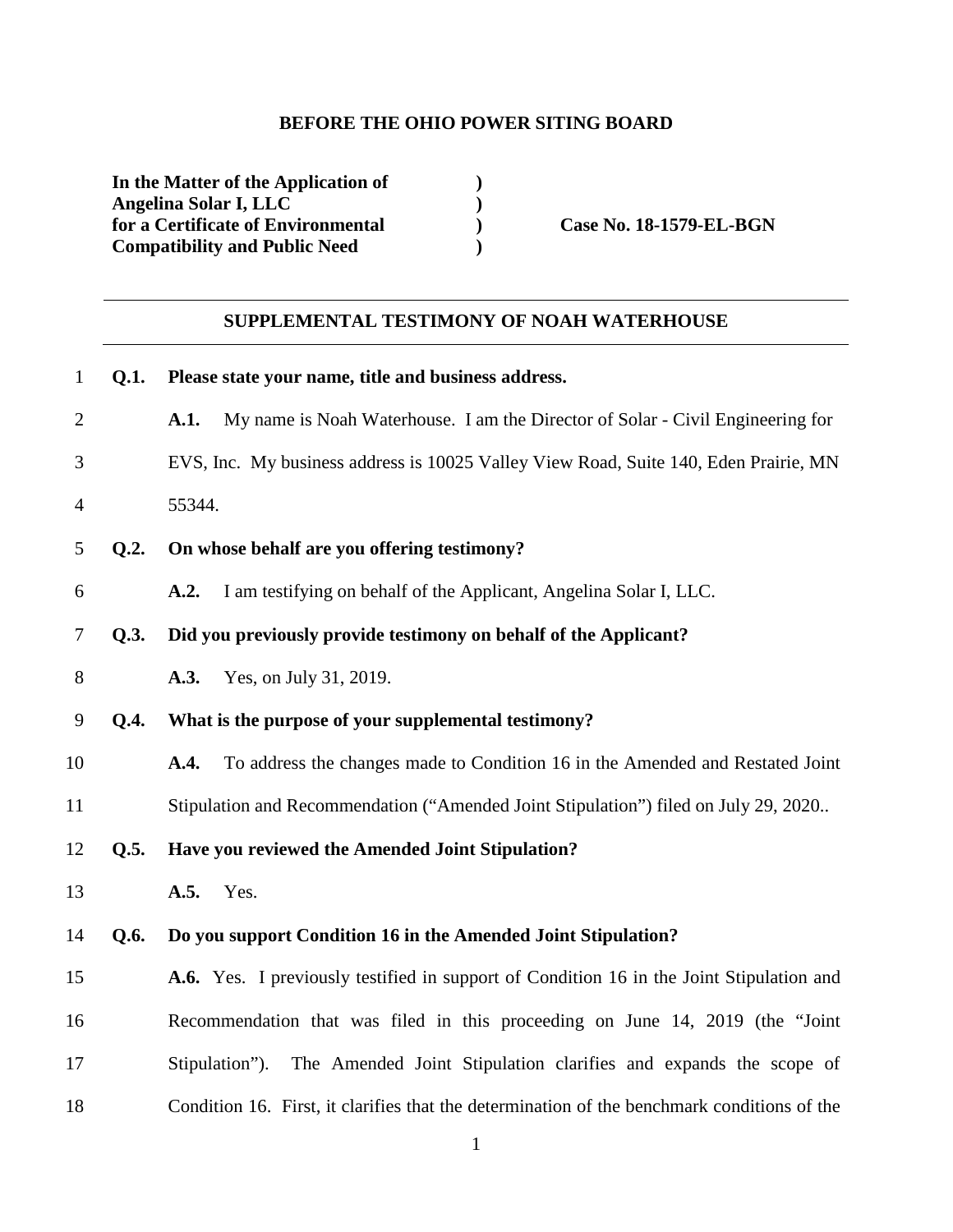1 affected drainage systems includes measuring both surface and subsurface drainage 2 systems. Second, it requires the Applicant to investigate the location of various 3 waterways, not only by survey, but also by contacting the adjacent landowners and 4 requesting pertinent information. I continue to support Condition 16 for the reasons 5 stated in my prior testimony as well as for the clarification and expansion of scope of 6 landowner contacts.

7 **Q. 7. Is Condition 16 in the Amended Joint Stipulation in the public interest?**

8 **A.7.** Yes. Condition 16 continues to benefit the public interest by ensuring the 9 protection of drain tile and existing drainage in the Project Area.

## 10 **Q.8. Does this conclude your supplemental direct testimony?**

11 **A.8.** Yes, it does.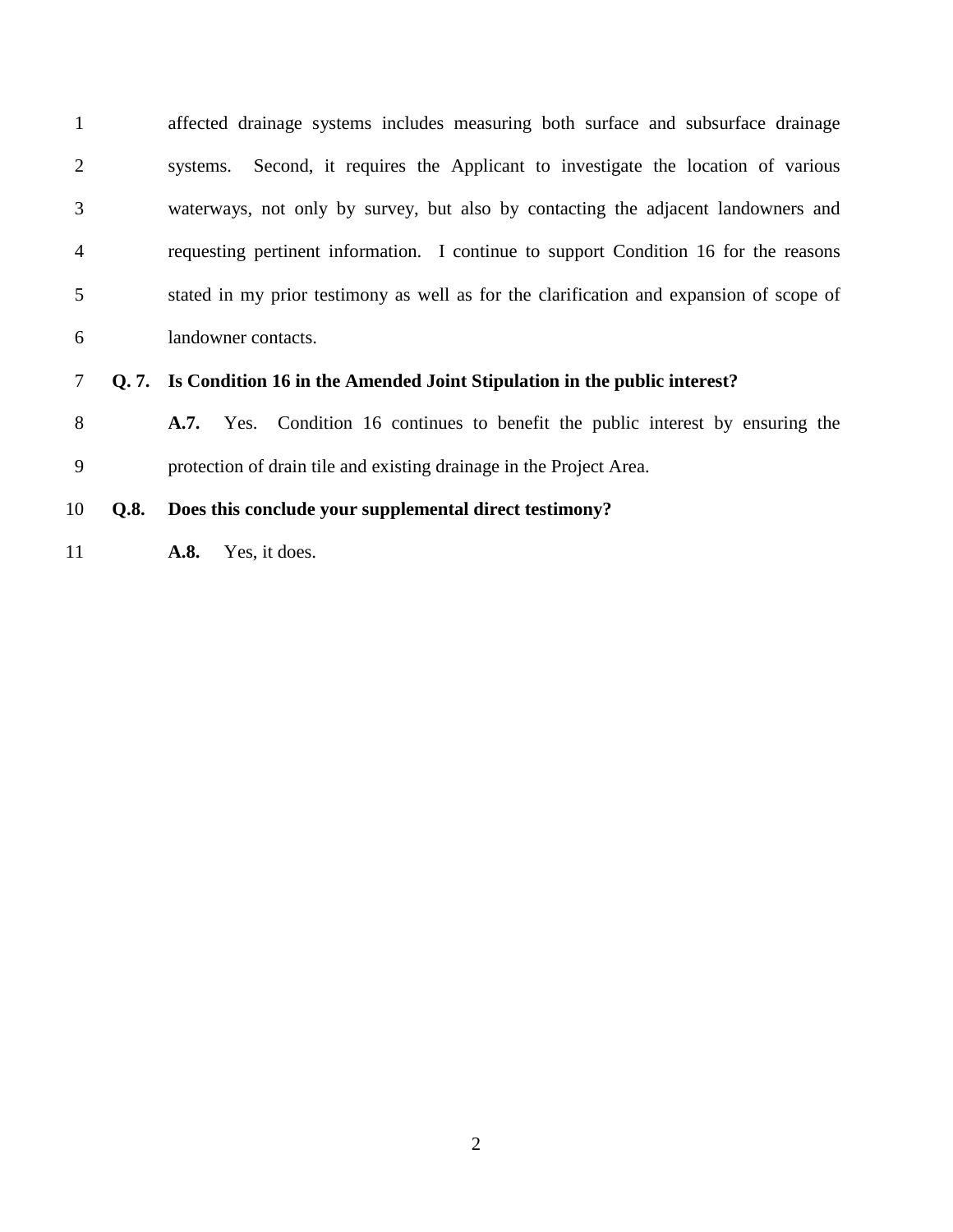#### **CERTIFICATE OF SERVICE**

The Ohio Power Siting Board's e-filing system will electronically serve notice of the filing of this document on the parties referenced in the service list of the docket card who have electronically subscribed to this case. In addition, the undersigned certifies that a courtesy copy of the foregoing document is also being served upon the persons below via electronic mail this 13th day of October 2020.

#### /s/ Michael J. Settineri

Jodi Bair Jodi.bair@ohioattorneygeneral.gov

Dylan Borchers dborchers@bricker.com

Kathryn West kwest@prebco.org

W. Joseph Scholler jscholler@fbtlaw.com

Thaddeus Boggs tboggs@fbtlaw.com

Chad Endsley cendsley@ofbf.org

Leah Curtis lcurtis@ofbf.org

Amy Milam amilam@ofbf.org

Jack Van Kley jvankley@vankleywalker.com

Chris Walker cwalker@vankleywalker.com